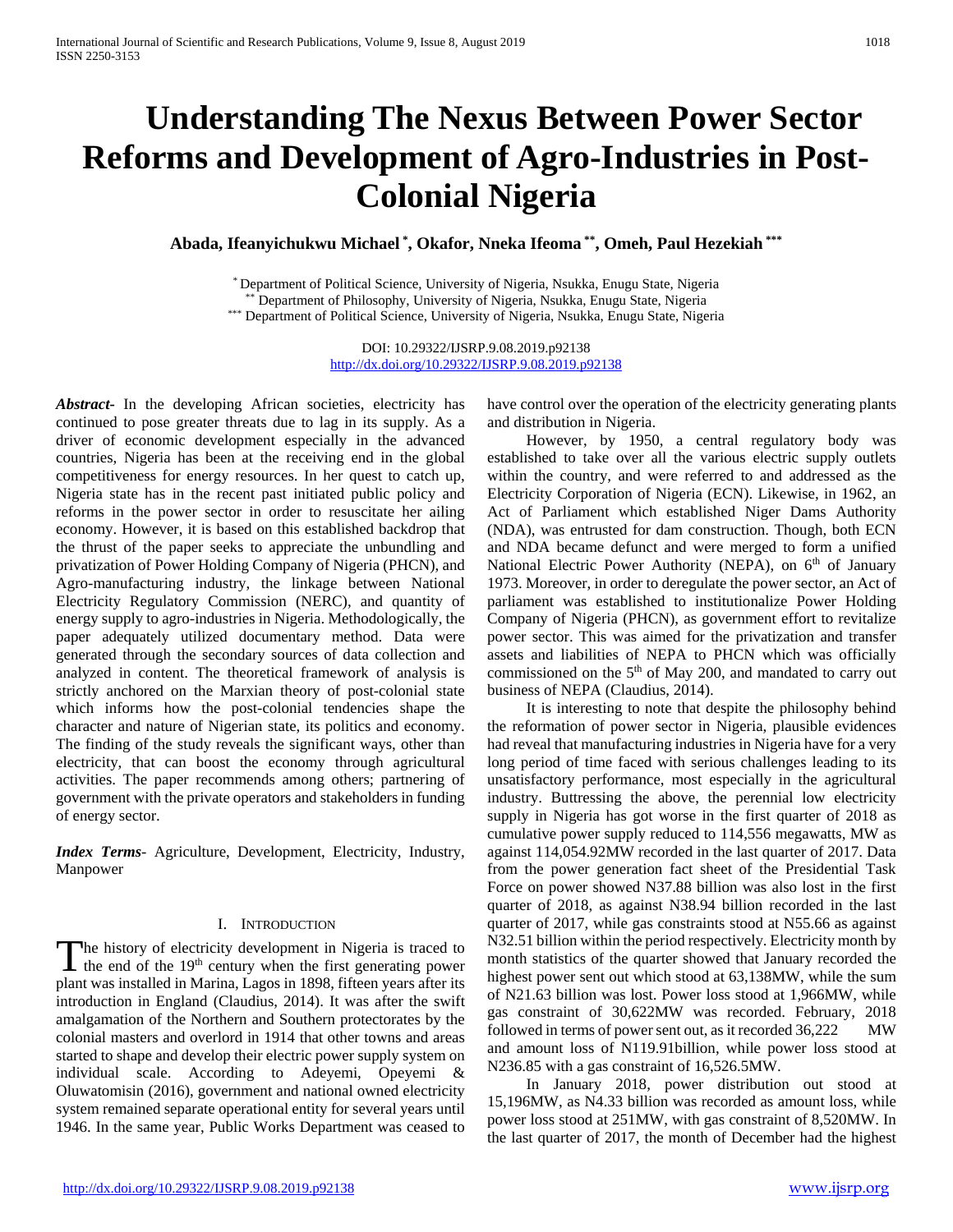power sent out of 77,577MW, with amount loss of N20 billion, while power loss stood at 724.59, with gas constraint of 17,784.6MW. This was followed by the month of October 2018, which recorded power distributed at 35,570MW, while amount loss stood at N11.08billion, with power loss and gas constraint of 2,406.17 and 5,084MW respectively (Udeme, Obasi & Ochayi, 2018).

 The above outcomes implicate poor electricity supply which is the greatest problem confronting the agricultural sector in Nigeria. More so, the situation is exacerbated by a gross inefficiency, poor maintenance culture and unsystematic distribution of electric power. According to Adenikinju, (2011), the transmission of electricity networks in Nigeria has always been characterized by several outages leading to disruption of joy the citizens derive from consumption of electric power. The implication of the ills of energy sector in Nigeria is a function of dependence of people on electric power which is not even enough to meet the demands of the users, leading to constant loadshedding and blackouts.

 However, following the National Electric Power Authority (NEPA), Technical Committee Reports of 2004, the last transmission line in Nigeria was built in 1987 while none of the ongoing ones have been completed. This has affected the performance of some industries especially manufacturing industries like the agro-industries. It is ironical that in spite of the enormous power generating potentials, about sixty percent of Nigerians still have no access to electric power supply (Ajanaku, 2007 & Adegbamigbe, 2007). The erratic nature of power supply cripples the agro-allied industries which lead to economic difficulties. On the same note, Kaseke & Hosking (2013), maintained that lack of reliable energy supply cause problems for agricultural development as most irrigation lines are run by electricity.

 Moreover, despite the effects of power supply in every other sector, the agricultural sector in Nigeria has undergone different phases since her independence. The sector in the 1960s contributed 85% of Nigeria foreign exchange earnings, 90% employment generation, and about 80% to gross domestic product (CBN, 2010). On the other hand, the agricultural sector since the discovery of oil has witnessed lots of neglects from the various successive governments. At present, agriculture accounts for only 35%, and below the real Gross Domestic Products, while crude oil accounts for about 55% and above (Noko, 2016). Although, agriculture seems no longer serve as the leading foreign exchange earnings due to phenomenal growth in oil sector of the economy as observed, but still dominating economic activities in terms of employments leading to greater Gross National Product. While accounting for one-third of the GDP, agriculture remains the leading employer of the vast majority of the Nigerian population as it employs two-third of the labour force (Ekpo & Umoh, 2012).

 The principal constraint to the growth of the agricultural sector is the fact that the structure and method of energy production has remained the same since independence as epileptic power supply ceases not to supply. The Transformational Agenda of the former Administration of President Goodluck identified agricultural sectors as the main growth driver among water resources, solid minerals, manufacturing, oil and gas, trade and commerce as well as culture, and tourism. The decision was prompted by the fact that the performance in these sectors had been constrained by several challenges including low productivity, low level of private sector investment, non-competitiveness, inadequate funding, poor regulatory environment, poor quality of goods and services, and high cost of doing business (FGN, 2011).

 Despite the various energy reforms by Nigerian government which aimed at providing regular power supply to urban and rural areas across the nation, it is still a dream yet to come through. Consequently, the current status of electricity generated in Nigeria with regard to the population is grossly inadequate. This challenge has been into existence since the 1970s when the Udoji's Federal Government awards improved the economic life of the workers. This has made the workers to increase their electricity consumption by purchasing several sophisticated and automating machines that consumed quite a lot of energy. The power utility company, on the other hand was not prepared for this increase in consumption, and thus, leading to consistent imbalance in demand and supply of electricity.

 Furthermore, the inconsistencies in public policy and lack of political will have been identified as the driver for power sector reforms in Nigeria which started under the aegis of National Electric Power Authority (NEPA). The major aim is to harness and utilize the financial, human and other resources for the development of the electricity supply across the country. As noted by Aliyu, Ramli & Salem (2013), the electricity industry has suffered from high technical losses and less availability of power generating plants. This has necessitated the power sector reforms initiated in 2000 (Oyeneye, 2004). By this development, NEPA was unbundled into 7 generation companies (GenCos), one transmission company (TransCos) and eleven distribution companies (DisCos). This arrangement is expected to encourage private sector investment particularly in generation and distribution (Okafor, 2005). The reform bill approved by the Nigerian Federal Executive Council (FEC) is intended to achieve the following five objectives:

- Unbundle NEPA.
- Privatize the unbundled entities.
- Establish a regulatory agency.
- Establish a rural electrification agency.
- Establish a power consumer assistance fund.

 However, despite power sector reforms in Nigeria, it has poses great challenges not only to the government that initiated the programme but also the populace who are the consumers of energy and to the new born PHCN which parades itself as a better alternative to the moribund NEPA. The importance of a stable power supply to the development of the agricultural sector in Nigeria cannot be over-emphasized. With the increasing food demand in Nigeria, the country has available natural resources and potential for increasing the volume of crop production towards meeting the food and nutritional requirement of the rapidly increasingly population and guarantee food security in the country. However, this is not to be the case of the Nigeria populace due to inadequate power supply.

 It is important to note that modern agriculture requires an energy input at all stages of production such as direct use of electricity supply in water management, irrigation, cultivation, milling, land preparation and so on (Okoro, Govenda & Chikuni, 2006). Hence, the role of adequate electric supply in food processing for agro-industries cannot be neglected. Agriculture is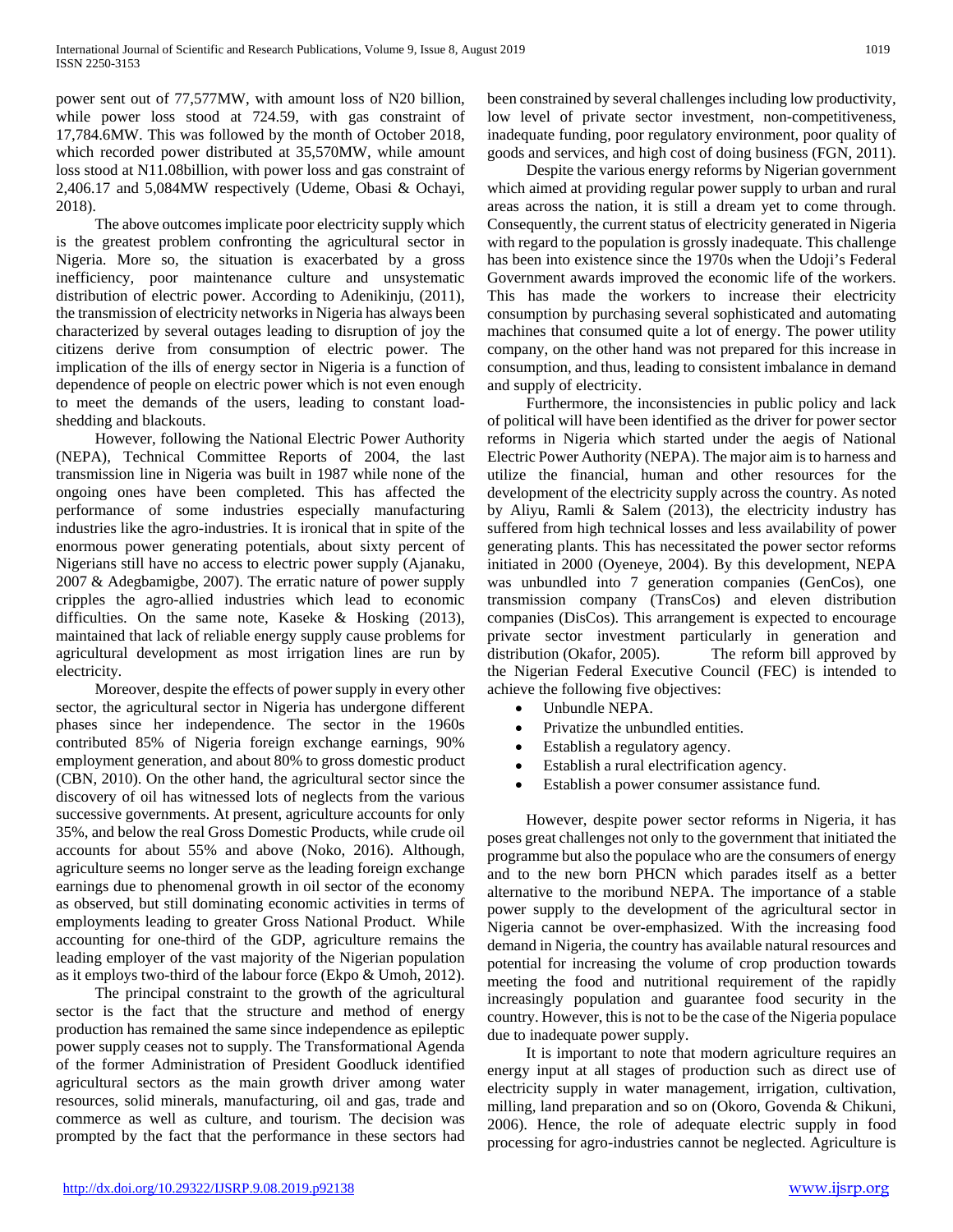an important, but not dominant user of energy in Nigeria. Nevertheless, improving energy services for the populace especially in the rural areas in Nigeria should include increasing the energy input to agriculture so that gains in productivity, enhanced food security and rural economic development can be made. However, this is not the case. Most agro-industries depend on the use of generators for production, and this at the end of the day leads to the cost of production of goods far outweighing the profit accrued. Onakoya, Onakoya, Jimi-Salami & Odedairo (2013), asserts that the commercialization and privatization reform act which is aimed at addressing the acute power shortages has not yielded the desired result. As a result, majority of Nigeria's power plants are working below sixty percent of their total installed capacity. So far, this large scale blackout across the country has actually contributed to low productivity and in some cases the shutdown of some agro-industries in Nigeria.

## II. UNBUNDLING AND PRIVATIZATION OF PHCN AND AGRO-MANUFACTURING INDUSTRY

 In emerging democracies, reforms are predicated upon the needs for reorientation and repositioning of an existing status quo in order to attain an effective and efficient state. Besides, the fact that global economies are now private sector driven, inefficiency in Nigeria's power sector, occasioned by actions and inactions of the federal government and necessitate for the reforms in energy sector. Like other sectors in Nigeria, the story of the country's energy sector since the emergence of Electricity Corporation of Nigeria, ECN, ordinance No. 15 of 1950, has been punctured by operational failures (Udeme, Obasi & Ochayi, 2018).

 According to Olaoye (2014), advantages abound when effective policies through reforms are enacted and implemented in the agricultural sector. The effective implementation of agricultural reforms has remained a huge problem in the development of the agro food industry in Nigeria. He also observed that the required processing techniques to convert crops and tubers into Value added Products (VAPs) are usually hampered because of non-availability of necessary processing facilities, and when available the electric power required to run them is lacking or grossly inefficient. Meanwhile, Orya (2015), observed that to unlock the potential for agricultural production, expansion of agro-industries is an essential pre-condition. Accordingly, he noted that the major factors that constrict the agro- processing sector is epileptic power supply. He put the decline of agro-industry to total manufacturing over the period of 1995 to 2006 according to a UNIDO2013 report, the level of loss for grains at 15-25 percent, post- harvest losses for fruits and vegetables at 35-50 percent of total production.

 However, Osakwe (2017), posited that the agro-sector total 'Value Added' fell from 36% between 1980-89 and 26% in 2008- 2014. Notwithstanding some positive developments in the sector, the contribution of agro-manufacturing to total value added remains very low and this should be of concern because Nigeria depends heavily on agro- imports, which indicates that there is a huge domestic demand for agro- manufactures that is not being met through domestic production. He concluded in his report that the main challenges facing agro-industry is lack of access to stable and affordable power supply. Power supply to him, is unstable and expensive due to the unbundling and privatization policy of PHCN. According to his report finding, in 2013, the electrification rate in Nigeria was 45% compared to other developing countries with average of 78%, and the North African average of 99% (IEA, 2015).

 Furthermore, Jacobs (2015), noted that the Manufacturers Association of Nigeria estimates that in 2014, an average agromanufacturer experienced power outages 5 times per day, and was supplied electricity for just six hours per day. A study by the World Bank found that power outage is a more serious problem in Nigeria when compared to countries such as Brazil, China, Cote d' Ivoire, Ethiopia, Ghana, Kenya, Russia and South Africa. An average agro- firm in Nigeria loses about 17% of its sales due to power outages compared with less than 1% for agro-firms in China, 1% for those in South Africa and 5% for those in Ethiopia (Udeme, Obasi & Ochayi, 2018).

 To Ganiyu, Adebayo, Oluwatomi, Ahmed Sulaimon & Lukman (2018), poor power situation in Nigeria is attributed to the incidence of privatization of PHCN. He maintained that about 70% rise in cost of operations was recorded as power generation which rose to above 4,500 megawatts, and suddenly dropped to less than 1,200 megawatts, resulting in load shedding by the power distribution companies. Getting electricity evenly distributed to the real sector has become a task the DisCos have not found funny. Accordingly, a report from the Manufacturers Association of Nigeria (MAN), members' companies in the past three years spent 20.8 billion naira monthly on power generation to run production process.

 Also Jacobs (2015), noted that the effects of the power shortages and constant outages were numerous, range from cut down in production, job loss to outright closure or relocation to other countries by industries. He added that agro -firms had bear so much loss as the outage often occurs when goods are in the middle of production. Most firms like Coca cola, Nigeria flour mills self-generate their power. They don't rely on the national grid. Corroborating this, the Director General of the Nigeria Employers Consultative Association (NECA), Mr. Oshinowo, said generating alternative power to run the agro-manufacturing industry is expensive and invariably increases the cost of production. Oshinowo said as Nigerian companies operate in the global market, the consequence of incurring high cost on power generation undoubtedly would make the nation's agro-industries less competitive.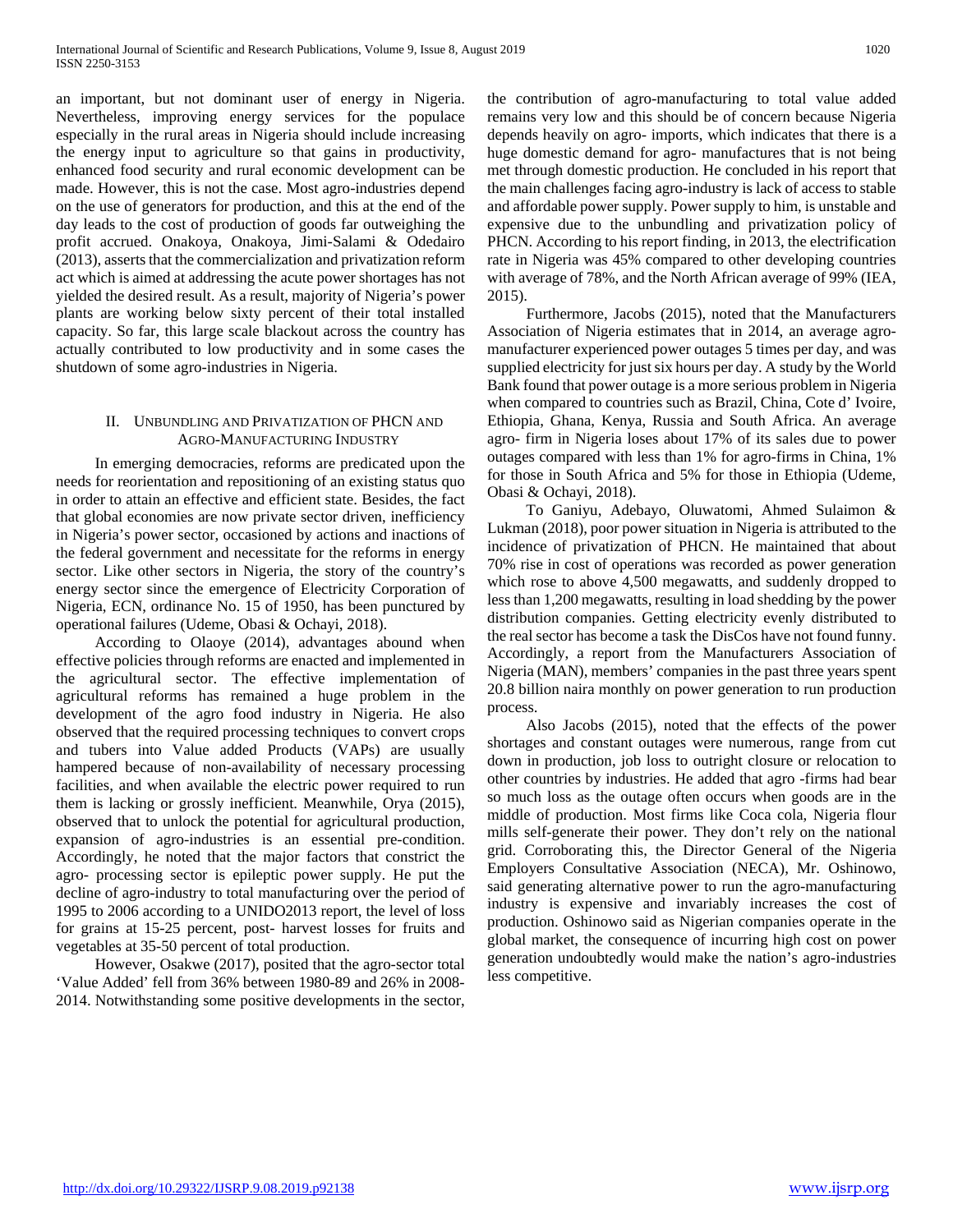| Name of<br>company | Owner*                                                           | Purchas<br>Value<br>$\ddot{\theta}$<br>$($ \$ | Coverage                                               | Length of lines |             |                 |            |                    |      | Distributio<br>losses<br>n<br>(96) | Capacity<br>(MW) | Peak<br>Load<br>Demand | Customer<br>based (as<br>at 2008). |         |
|--------------------|------------------------------------------------------------------|-----------------------------------------------|--------------------------------------------------------|-----------------|-------------|-----------------|------------|--------------------|------|------------------------------------|------------------|------------------------|------------------------------------|---------|
|                    |                                                                  | Million)                                      |                                                        | Overhead        |             |                 | Cables     |                    |      | Total                              |                  |                        | (MW)                               |         |
|                    |                                                                  |                                               |                                                        | 33KV            | <b>11KV</b> | $\overline{1V}$ | 33KV       | 11K<br>$\mathbf v$ | LV   |                                    |                  |                        |                                    |         |
| Abuja              | Kann<br>Consortium<br>Utility Company<br>Plc                     | 164                                           | FCT, Niger, Kogi<br>and Nasarawa                       | 3,312           | 3,804       | 3,520           | $\circ$    | 355                | 262  | 11,253                             | 35               | 515                    | 835                                | 469,306 |
| Benin              | Power<br>Vigeo<br>Consortium                                     | 129                                           | Edo, Delta, Ondo<br>and Ekiti                          | 4.133           | 5,168       | 12,576          | 11,146     | 132                | 150  | 33,305                             | 21               | 392                    | 100                                | 529,341 |
| Eko                | West Power &<br>Gas                                              | 135                                           | Lagoo South                                            | 545             | 2,347       | 3,980           | 317        | 462                | 262  | 7,913                              | 18               | 796                    | 1105                               | 266,075 |
| Enugu              | Interatate<br>Electrico Limited                                  | 126                                           | Abia.<br>Enugu.<br>Anambra<br>Imo.<br>and Ebonyi       | 4.092           | 3,210       | 20,558          | 4          | 178                | 213  | 28.255                             | 6                | 612                    | 1017                               | 545,103 |
| Ibadan             | Integrated<br>Energy<br>Distribution and<br>Marketing<br>Company | 169                                           | Oyo, Ogun, Osun<br>and Kwara                           | 8,088           | 4,594       | 11,401          | $\Omega$   | 462                | 407  | 24,952                             | 8                | 878                    | 1193                               | 812,000 |
| Ikeja              | NEDC/KEPCO                                                       | 131                                           | Lagos North                                            | 7,711           | 2,730       | 25.742          | 12         | 110                | 262  | 36,567                             | 18               | 854                    | 1335                               | 535.692 |
| Jos                | Aura Energy Ltd                                                  | 82                                            | Plateau. Bauchi.<br>Benue<br>and<br>Gombe              | 3,930           | 1,395       | 12,152          | $\circ$    | 20                 | 56   | 17,553                             | 22               | 378                    | 507                                | 277,826 |
| Kaduna             | Sahelian Power<br>SPV<br>Ltd (Not<br>fully<br>privatized<br>vet) | 58                                            | Kebbi.<br>Doka.<br>Gusau, Mak                          | 1,533           | 1,614       | 6,535           | 5          | 145                | 93   | 9,743                              | 25               | 344                    | 520                                | 285,736 |
| Kano               | Sahelian Power<br><b>SPV Ltd</b>                                 | 137                                           | Kano.<br><b>Jigawa</b><br>and Katsina                  | 3,583           | 1,253       | 2.351           | 4          | 156                | 17   | 7,364                              | 40               | 365                    | 596                                | 489,655 |
| Port<br>Harcourt   | Power<br>4<br>Consortium                                         | 124                                           | Cross<br>Rivero.<br>Bayelsa<br>River.<br>and Akwa Ibom | 6,109           | 9.747       | n.a.            | n.a.       | n.a.               | n.a. | 15.856                             | n.a.             | 486                    | 773                                | 347,789 |
| Yola               | Integrated<br>Energy<br>Distribution and<br>Marketing<br>Company | 59                                            | Yola, Adamawa,<br>Taraba<br>Borno.<br>and Yobe         | 8,761           | 1,407       | 21,485          | $^{\circ}$ | 2                  | 25   | 31,680                             | 22               | 138                    | 176                                | 189,347 |

**Table 2**: Electricity Distribution Companies and their Networks

"State governments are shareholders in the DISCO that operates in their territory. Ikeja also counts with a private stakeholder: Sahara Energy<br>""Table created only for indicative purposes. The information included might no

**Source**: Nigeria Energy Situation (NES, 2018)

The table two above shows the discrepancy between total energy demanded and the total supply by distribution companies. Ekpo & Umoh (2015), posited that hope were dashed following the inability of the power generating companies (GenCos), and distribution companies (DisCos) to provide the power supply needs of agricultural industries years after the privatization implementation. He observed that the role of agriculture in a developing country like Nigeria cannot be trivialized. In a recent press conference in Lagos, the leaders of Food, Beverage and Tobacco Senior Staff Association (FOBTOB), called on the federal government to intervene and save the industry and over 3 million jobs that are under threat. Likewise, the National Bureau of Statistics put the total number of Small and Medium Enterprises (SMEs) in the country at over 17 million, many of which rely on generators to run their businesses as the country continues to grapple with abysmal power generation. Also, speaking in the same vein, the National President of Nigerian Association of Chambers of Commerce, Industry, Mines and Agriculture (NACCIMA), Bassey Edem, posited that despite the privatization of the power sector, there is still epileptic power supply in Nigeria. The country generates less than 5,000 megawatts of electricity for over 170 million people. Likewise, the president of Erisco Foods Limited, Umeofia Eric observed that the high cost of running manufacturing plants on generators was one of the reasons most local industries had remained uncompetitive; high cost of electricity most importantly have wreak havoc on the Nigerian manufacturers. In a survey carried out by the Manufacturers Association of Nigeria revealed that 130 billion naira was spent on self- generated energy in 2016. In as much as most scholars, writers, presidents of associations have much attributed the

decline in the agro-manufacturing sector to the incidence of the unbundling and privatization exercise of PHCN. They merely did a surface critique of the major factor(s) militating against growth in the agro-manufacturing sector, which will be addressed in our gap in literature.

# III. NIGERIA ELECTRICITY REGULATORY COMMISSION AND QUANTITY OF ENERGY SUPPLY TO AGRO- INDUSTRIES

According to Okoromadu (2015), he asserts that while Nigerian electricity consumers continue to bear the burden of estimated billings, the sector regulator, Nigeria Electricity Regulatory Commission (NERC), and distributing companies have continued to use technical jargons to dribble consumers on directives concerning prepaid meters. The Nigerian Electricity Regulatory Commission (NERC) is empowered by the Electric Power Sector Reform (EPSR) Act, 2005to ensure an efficiently managed electricity supply industry that meets the yearnings of Nigerians for stable, adequate and safe electricity supply (NERC, 2015).

Accordingly, the Acts mandate the commission to ensure that electricity operators recover costs on prudent investments and provide quality service to customers. Meanwhile, Okolo (2004), noted that insufficient energy generation and poor distribution in Nigeria is attributable to policy and regulatory barriers. According to him, majority of people residing in rural areas that house traditional agro-industrial processes, and usage of electricity is very pronounced in cases of milling operations dried yam, cassava cubes or slices and energy intensive operations, including pulping of vegetables and fruits. He noted that these activities could be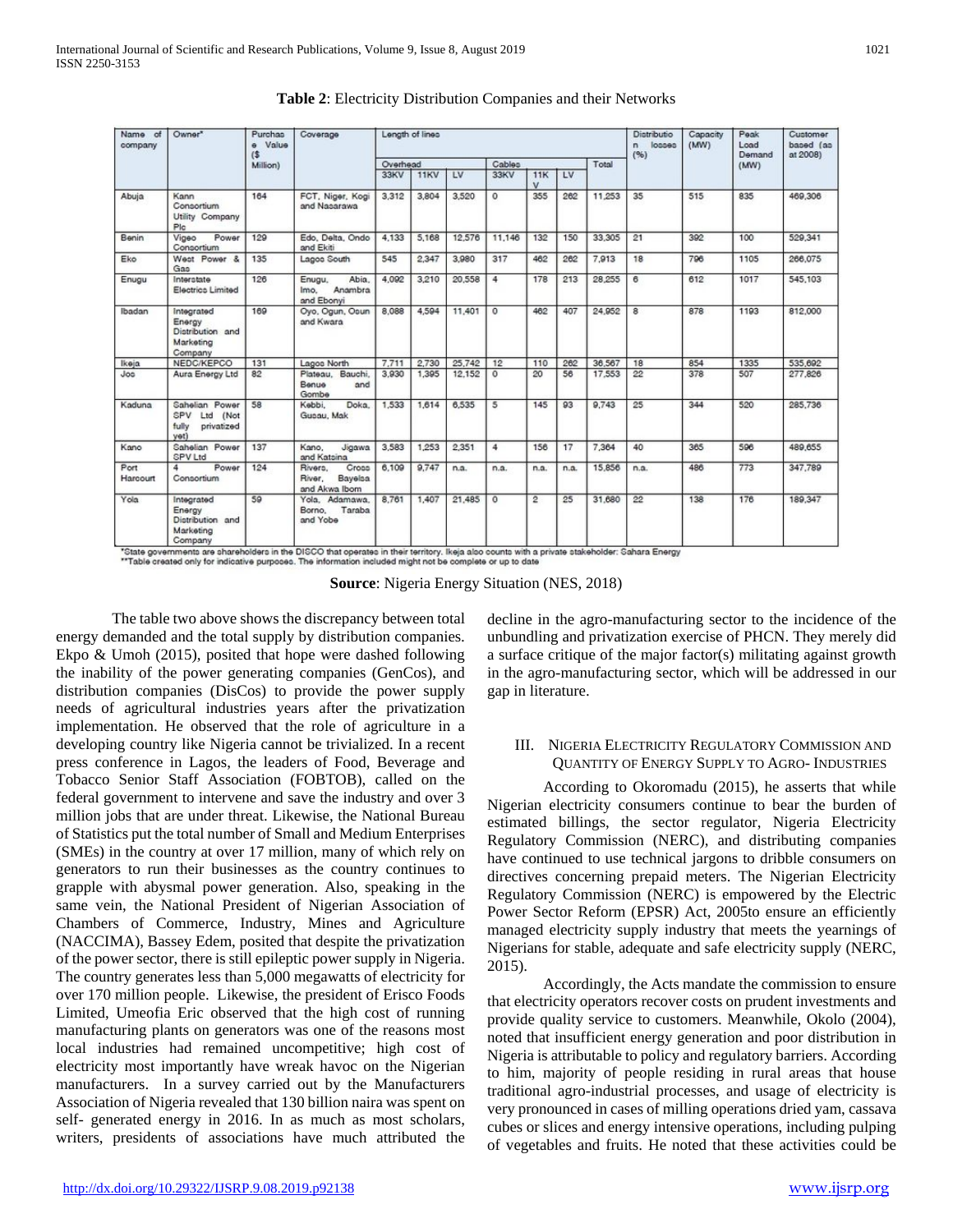reasonably accelerated if access to energy is available to run modern equipment to provide effectiveness in their production. To him such low electrification constrains both agro-industrial production and the consumption of processed food products, since many agricultural raw materials especially highly perishable food raw materials, need to be processed within a few hours of harvesting in order to ensure food conservation, safety and marketability. Therefore, he concluded that the amount of energy supplied to the agro-sector most especially in rural areas is extremely limited, too expensive or of low quality.

| Tabble1: The table below shows the trends in Eletrification, 1997, 2006-2020 |  |
|------------------------------------------------------------------------------|--|
|------------------------------------------------------------------------------|--|

| No. | State          | No. of Households as<br>of 1997 (*1) | % of Household<br>with Electricity as | No. of<br>Households with | Annual growth<br>rate of | % of Household with<br>Electricity |                |      | No. of Household with Electricity |            |            |
|-----|----------------|--------------------------------------|---------------------------------------|---------------------------|--------------------------|------------------------------------|----------------|------|-----------------------------------|------------|------------|
|     |                |                                      | of 1997 (*2)                          | Electricity as of<br>1997 | consumers (%)            | 2006                               | 2010           | 2020 | 2006                              | 2010       | 2020       |
|     | 1 Taraba       | 432.880                              | 12                                    | 50.301                    | 7.80                     | 17                                 | 21             | 34   | 98.888                            | 133,542    | 283.012    |
|     | 2 Jigawa       | 823,164                              | 12                                    | 99,685                    | 7.77                     | 18                                 | 22             | 35   | 195,520                           | 263,766    | 557,554    |
|     | 3 Zamfara      | 593,479                              | 13                                    | 77.924                    | 7.71                     | 20                                 | 2 <sub>3</sub> | 37   | 152,101                           | 204.752    | 430.492    |
|     | 4 Sokoto       | 686.178                              | 13                                    | 90,095                    | 7.71                     | 20                                 | 23             | 37   | 175,859                           | 236,734    | 497,734    |
|     | 5 Kebbi        | 592.137                              | 13                                    | 77,807                    | 7.71                     | 20                                 | 23             | 37   | 151.866                           | 204.431    | 429.794    |
|     | 6 Katsina      | 1.074.392                            | 14                                    | 145,902                   | 7.69                     | 20                                 | 24             | 38   | 284.184                           | 382.194    | 801.663    |
|     | Gombe          | 426,284                              | 17                                    | 72,553                    | 7.49                     | 25                                 | 30             | 46   | 139,031                           | 185,628    | 382,367    |
|     | 8 Bauchi       | 819,259                              | 17                                    | 139,438                   | 7.49                     | 25                                 | 30             | 46   | 267,198                           | 356,753    | 734,857    |
|     | Benue          | 788,111                              | 17                                    | 135,003                   | 7.49                     | 25                                 | 30             | 46   | 258.565                           | 345,146    | 710.537    |
|     | 10 Yobe        | 400.682                              | 19                                    | 75.729                    | 7.39                     | 27                                 | 32             | 50   | 143.826                           | 191.270    | 390.098    |
|     | 11 Ebonyi      | 416,196                              | 25                                    | 102.759                   | 7.06                     | 39                                 | 46             | 69   | 189,857                           | 249,413    | 493,343    |
|     | 12 Enugu       | 608,334                              | 25                                    | 150,198                   | 7.06                     | 39                                 | 46             | 69   | 277.505                           | 364,554    | 721.096    |
|     | 13 Cross River | 547,224                              | 29                                    | 159,954                   | 6.80                     | 40                                 | 47             | 68   | 289,196                           | 376,273    | 726,572    |
|     | 14 Nassarawa   | 345,773                              | 31                                    | 108,607                   | 6.68                     | 43                                 | 49             | 71   | 194.326                           | 251.669    | 480.372    |
|     | 15 Plateau     | 602.456                              | 31                                    | 189.231                   | 6.68                     | 43                                 | 49             | 71   | 338.583                           | 438.495    | 836,973    |
|     | 16 Kano        | 1.663.337                            | 32                                    | 538,256                   | 6.62                     | 44                                 | 51             | 72   | 958,709                           | 1,239,106  | 2.353.218  |
|     | 17 Borno       | 725,970                              | 34                                    | 248,935                   | 6.51                     | 46                                 | 53             | 75   | 439.310                           | 565,469    | 1.062.926  |
|     | 18 Adamawa     | 601.745                              | 35                                    | 210,069                   | 6.48                     | 47                                 | 54             | 76   | 369.621                           | 475,140    | 890,189    |
|     | 19 Akwa-Ibom   | 689,703                              | 36                                    | 246,638                   | 6.43                     | 47                                 | 55             | 77   | 432.200                           | 554,578    | 1.034.327  |
|     | 20 Niger       | 693.215                              | 42                                    | 288,932                   | 6.10                     | 54                                 | 61             | 83   | 492,124                           | 623.542    | 1.126.789  |
|     | 21 Kaduna      | 1.126.632                            | 43                                    | 479,607                   | 6.05                     | 55                                 | 62             | 84   | 813,402                           | 1,028,655  | 1,850,037  |
|     | 22 Kogi        | 614,828                              | 50                                    | 309.996                   | 5.60                     | 62                                 | 70             | 90   | 506.218                           | 629,499    | 1,085,526  |
|     | 23 Bayelsa     | 321.102                              | 52                                    | 167,069                   | 5.51                     | 64                                 | 71             | 91   | 270,706                           | 335,469    | 573,511    |
|     | 24 Rivers      | 912,575                              | 52                                    | 474.813                   | 5.51                     | 64                                 | 71             | 91   | 769,348                           | 953.408    | 1.629.926  |
|     | 25 Abia        | 547,888                              | 52                                    | 287,587                   | 5.48                     | 53                                 | 58             | 75   | 464.946                           | 575.611    | 981.623    |
|     | $26$ Imo       | 711,551                              | 61                                    | 433,833                   | 5.00                     | 72                                 | 78             | 96   | 673.132                           | 818,258    | 1.333,107  |
|     | 27 Delta       | 741,568                              | 62                                    | 462,294                   | 4.92                     | 73                                 | 79             | 96   | 712,530                           | 863,590    | 1.396.589  |
|     | $28$ Edo       | 621,770                              | 63                                    | 388,855                   | 4.91                     | 73                                 | 79             | 96   | 598,757                           | 725,382    | 1.171.814  |
|     | 29 Kwara       | 443.257                              | 68                                    | 299,509                   | 4.63                     | 77                                 | 83             | 98   | 450.021                           | 539.288    | 847.795    |
|     | 30 Osun        | 617,802                              | 71                                    | 436,539                   | 4.45                     | 80                                 | 85             | 99   | 646,094                           | 769,082    | 1,188,952  |
|     | 31 Abuja       | 106.397                              | 71                                    | 75.436                    | 4.44                     | 80                                 | 85             | 99   | 111.517                           | 132.676    | 204.841    |
|     | 32 Ogun        | 668,065                              | 72                                    | 483.813                   | 4.35                     | 81                                 | 86             | 99   | 709,928                           | 841.842    | 1.289.056  |
|     | 33 Ekiti       | 439,644                              | 72                                    | 318,698                   | 4.35                     | 81                                 | 86             | 99   | 467,484                           | 554,265    | 848.386    |
|     | 34 Ondo        | 643,968                              | 72                                    | 466.812                   | 4.35                     | 81                                 | 86             | 99   | 684.748                           | 811.860    | 1.242.673  |
|     | 35 Anambra     | 800.534                              | 78                                    | 621,295                   | 4.06                     | 85                                 | 88             | 99   | 888.786                           | 1.042.097  | 1.551.263  |
|     | $36$ Oyo       | 988,395                              | 78                                    | 771,541                   | 4.03                     | 85                                 | 89             | 100  | 1,101,286                         | 1,289,986  | 1,915,566  |
|     | 37 Lagos       | 1,638,903                            | 96                                    | 1.577.936                 | 3.00                     | 96                                 | 96             | 97   | 2,058,848                         | 2,317,252  | 3,114,193  |
|     | Total Nigeria  | 25.475.400                           | 44                                    | 11.263.648                | 6.04                     | 53                                 | 58             | 75   | 17.776.220                        | 21.870.672 | 37.168.770 |

(Remarks)

(\*1) No. of Households as of 1997 was extraporated based on the result of 1991 Census.

(\*2) % of Household with Electricity as of 1997 was quoted from the result of General Household Survey 1997/98.

Average number of persons per household Annual growth rate of consumers (Highest)

Annual growth rate of consumers (Lowest)

|       |       | <b>Source: Nigeria Energy Situation (NES, 2018)</b> |  |
|-------|-------|-----------------------------------------------------|--|
| west) | 3.00% |                                                     |  |

4.13

7.80 %

The above table clearly depicts the sorry state of energy distribution in Nigeria as affects microeconomic and agricultural activities. Adah (2017), observed that the coming onboard on the president Muhammadu Buhari administration in 2015 brought an unprecedented hope of improved and steady power supply to Nigerians. However, in the face of all these efforts by the Minister of power, Babatunde Fashola and other stakeholders, the sector is not seen to be better than what it has been years ago in terms of power supply. There seems not to be any significant departure from what it used to be as the power delivered still hovers around the daily average of 3,000 to 3,500 megawatts. According to him,

accusing fingers are keenly pointing in a particular direction by stakeholders and experts. They believe that the Nigerian Electricity Regulatory Commission (NERC), which is at the center with the mandate of providing the operational framework for the industry which is the backbone of the country and ensuring compliance with all regulatory measures in line with government policies has not been living up to its billings, hence the one- stepforward- two-steps-backward journey of the sector.

Also, Ogaji (2018), maintains that lack of vibrant leadership in the sector is largely responsible for the setback being suffered at the sector amidst all orchestrated efforts at bringing about incremental and stable power. She observed that since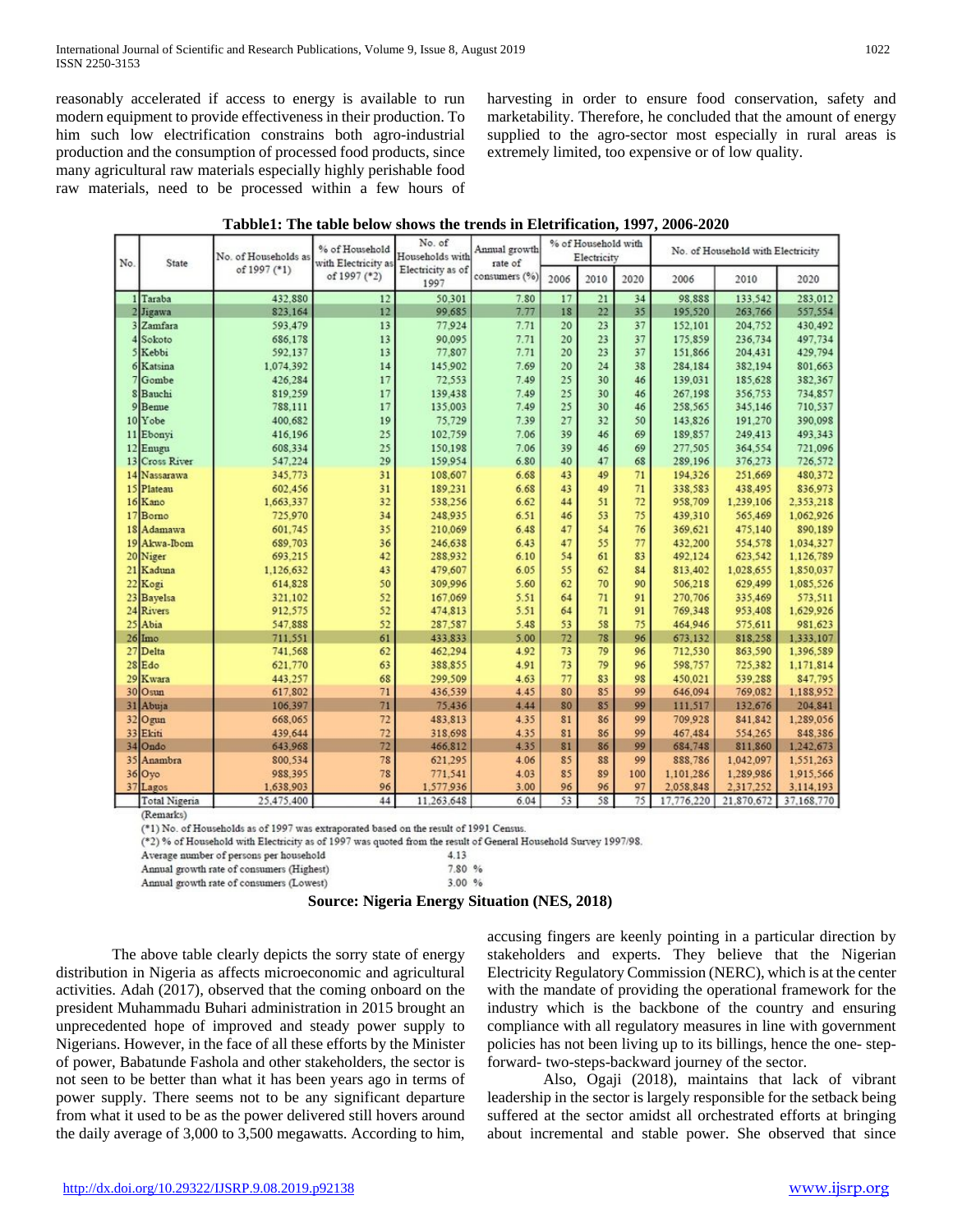NERC was not standing up as a regulator, that some stakeholders flagrantly flout the contractual terms knowing that nothing will happen. According to Madu (2017), NERC as a regulator was a fundamental requirement for the achievement and advancement of what the power sector reform aims to achieve, which is stable power supply to all including the manufacturing industries. He observed that energy is required to power agro-processes in order to produce goods. Thus, insufficient, unreliable or costly access to electricity has remained a binding constraint to the development of agricultural sector in Nigeria. He noted that over the years, the limited growth of Nigeria's electricity supply industry, combined with the high cost of diesel and petrol generation has crippled the growth of the country's productive industries.

A report by Overseas Development Institute (ODI, 2015), states that half of all businesses in sub-Saharan Africa report lack of reliable electricity as a major constraint. Accordingly, power outages cost African countries an estimated 1-2 percent of their GDP annually. It is estimated by the World Bank that the total loss in GDP to Nigeria over the last few years, due to poor electricity supply can be put at approximately 71 trillion naira. A review of the World Bank data on electric power consumption, for Nigeria and China between 1971 and 2015, indicates that the widening gap between China and Nigeria in terms of agricultural growth could be strongly correlated to the widening gap for electric power consumption. Scholars like Olaoye (2014) and Osakwe (2017), examined critically the benefits of privatization and the linkage between unbundling and privatization of PHCN and decline in the agro-sector; the numerous problems of the privatization policy. They disregarded other contributing factors to the decline in the agro-industry. To these writers, they argue that the privatization policy, and the unbundling of PHCN has led to the incidence of irregular power supply and an expensive cost of electricity was a major constraint to the growth of the agro-sector. However, they failed in their analysis to consider other restraints to the development of the agro-sector like problem of policy incapacity and implementation inefficiency. This therefore questions skills and appropriate use of required manpower in both policy formulation and implementation processes. Also, another contributing factor to the decline of the agricultural sector which was disregarded is the problem of lack of storage, transportation and processing facilities which has caused wastage. For instance, the demand for tomatoes is put at 2.2m tonnes while supply is 0.8m tonnes. However, actual production is 1.5m tonnes, with 0.7m tonnes lost per harvest. Nigeria spends 1 billion dollars importing tomato paste (Africa Business Insight, 2016).

Examining the effects of NERC on the quantity of power supply to the agro-sector, Okoromadu (2017) and Adah (2017), examined the compromised character of NERC. They argued that the major challenge hindering the unlimited amount of power supply was nothing but corruption, inefficiency and greed of operators. However, they neglected to bring to bear the interference of government in their activities. More so, a lack of incentives in the form of financial support and matching grants from state governments to the 11 distribution companies (DisCos), to extend their services to rural areas of the country. Hence, such financial incentive should be given through an independent regulatory body such as NERC to ensure proper supervision and monitoring. Therefore, this will in turn ensure adequate power

supply to manufacturing sectors like agro-industries. Although, these scholars were logical in their analysis, they however overlooked the above contributing factors in the implantation of the power sector reforms and its impact on the development of the agricultural sector in Nigeria

# IV. THEORETICAL FRAMEWORK

This study employs the Marxian post-colonial state theory as the explanatory tool of analysis as post-colonial tendencies have shaped the character and nature of the Nigerian State, its politics and policies. As explained by Alavi (1975). The argument is premised on the historical specificity of post-colonial societies, which arises from structural changes brought about by the colonial experience and alignments of classes through superstructures of political and administrative institutions. Secondly, the work considers the radical re-alignments of class forces which have been brought about in the post-colonial situation. Thus, it was in order to secure their economic interests that colonial governments discouraged the emergence of a strong indigenous capitalist class. The specific manner in which the colonialists produced the indigenous elite turned the competition for the control of state power into a do-or-die affair hinged on corrupt practices and inefficient service delivery. This was so because control of state power provided the only access to primitive accumulation of capital – the process by which a class of capitalists is produced. Consequently, state institutions became the main instruments for perpetuation of class interests and for willful alienation and self-reproduction.

Furthermore, the feature of the socio-economic formation in post-colonial states and the contemporary peripheral formations generally is that the state has very limited autonomy (Alavi, 1972). That is, the state is institutionally constituted in such a way that it enjoys limited independence from the social classes – particularly the hegemonic social class – and so is immersed in class struggle instead of rising above it. This is why the post-colonial state is incapable of mediating the class struggle. The above explains why the power sector reforms have continually been a struggle for government to deal with despite all the efforts that have been going on in the sector since Nigeria's independence. Those who have benefitted from the inadequate power supply have ensured that successful reforms never take place. This is because of the weak economic base of the class that inherited post-colonial Nigeria, which has made the state a major instrument of investment and development of personal-regarding interests, thereby making the class wholly reliant on the state for wealth accumulation. This framework of analysis helps in understanding how the instrumentalist nature of the Nigerian state constitutes to state of inefficient service delivery in the power sector and the resultant effects of this disaggregated action on the agricultural sector.

## V. CONCLUSION AND RECOMMENDATIONS

The study exposes the capability of electricity consumption to move the nation from this undesirable state to better and more desirable state by being able to catalyze the so called agricultural growth and socio-economic development. The